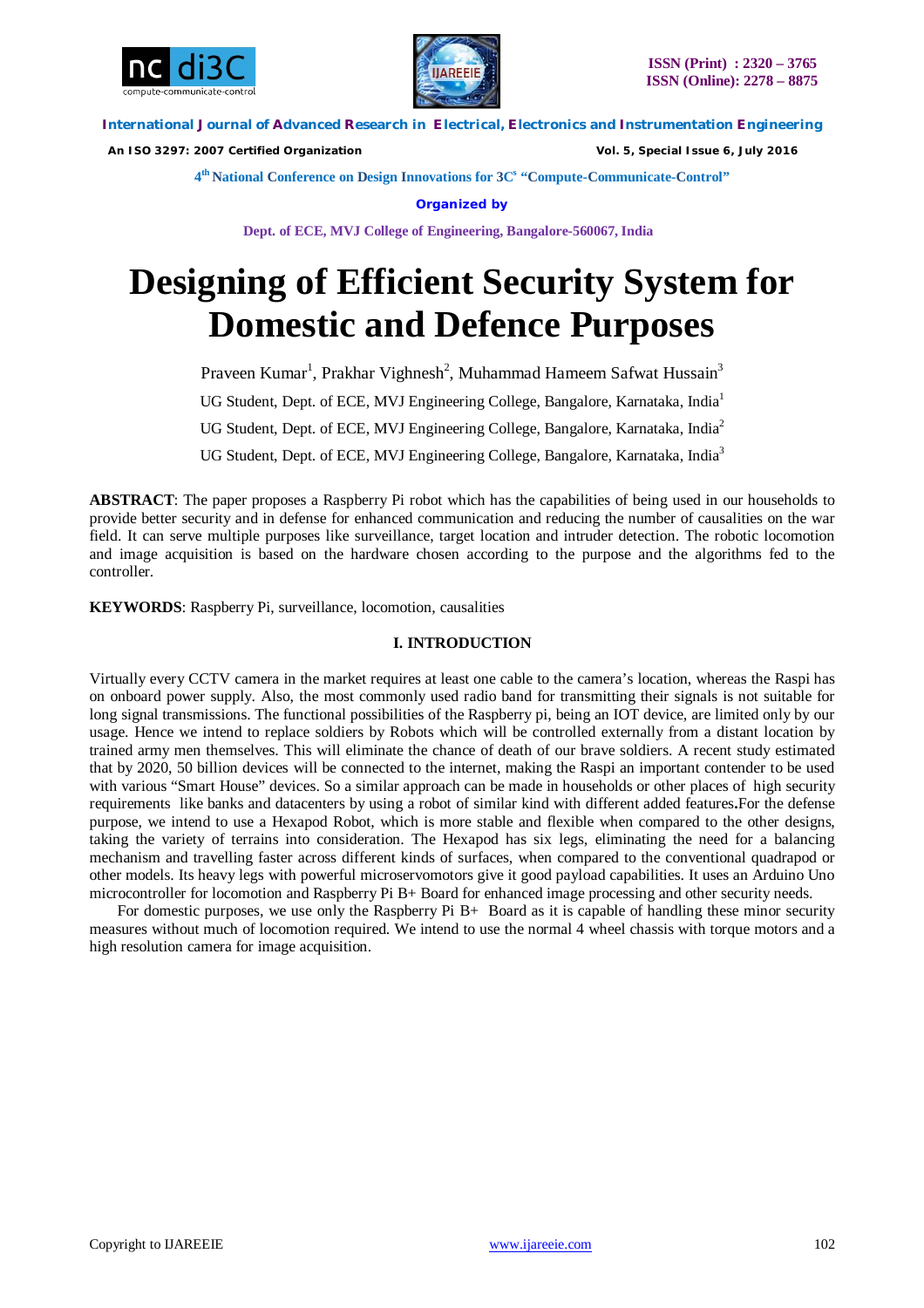



 *An ISO 3297: 2007 Certified Organization Vol. 5, Special Issue 6, July 2016*

**4 th National Conference on Design Innovations for 3C s "Compute-Communicate-Control"** 

**Organized by**

**Dept. of ECE, MVJ College of Engineering, Bangalore-560067, India**

## **II. BLOCK DIAGRAM**



Fig1. Block Diagram of Design

#### **III. HARDWARE AND SOFTWARE**

The Arduino Uno is a microcontroller board based on the ATmega328 (datasheet). It has 14 digital input/output pins (of which 6 can be used as PWM outputs), 6 analog inputs, a 16 MHz ceramic resonator, a USB connection, a power jack, an ICSP header, and a reset button. It contains everything needed to support the microcontroller; simply connect it to a computer with a USB cable or power it with a AC-to-DC adapter or battery to get started. The Uno differs from all preceding boards in that it does not use the FTDI USB-to-serial driver chip. Instead, it features the Atmega16U2 (Atmega8U2 up to version R2) programmed as a USB-to-serial converter.

The Model B+ replaced the Model B in July 2014 and was superseded by the Raspberry Pi 3 in February 2016. It has 40 GPIO pins, which they support I2C, UART and SPI Interfacing. It's got 4 USB ports, with a better hotplug and overcurrent behaviour. It's got 1GB of in built RAM and a microSD socket supporting upto 128GB for the ROM. It uses switching regulators, reducing the power consumption. The 3.5mm jack provides better output audio helping in communication.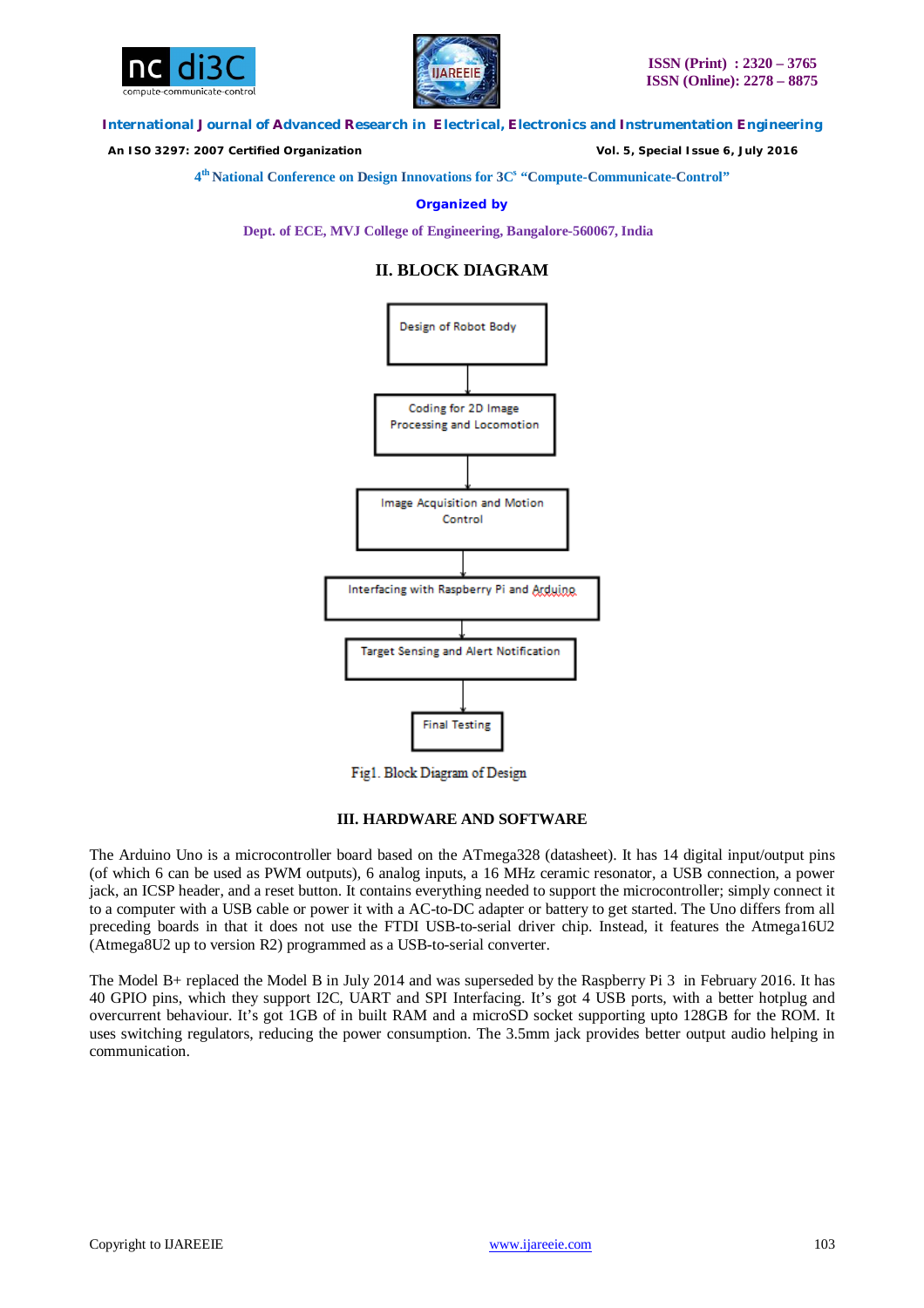



 *An ISO 3297: 2007 Certified Organization Vol. 5, Special Issue 6, July 2016*

**4 th National Conference on Design Innovations for 3C s "Compute-Communicate-Control"** 

## **Organized by**

**Dept. of ECE, MVJ College of Engineering, Bangalore-560067, India**



#### **Specifications:**

| Feature                  | Raspberry Pi $B+$ | Arduino UNO                |
|--------------------------|-------------------|----------------------------|
| Processor Used           | ARM               | Atmega 328 Microcontroller |
| <b>Operating Voltage</b> | 5v                | 5v                         |
| Digital Pins             |                   | 14                         |
| <b>Flash Memory</b>      | 32k               | 1 <sub>GB</sub>            |
| Clock Speed              | 16MHz             | 900MHz                     |

**Power Supply:** The power required for both the boards use the USB power supply of a max of 2.1A and 5V. The different pins on the board are:

- 5V: The regulated 5v ON board supply is used for powering most of the sensors like the laser diode, ultrasonic sensor, proximity sensor, etc.
- 3.3v: All the GPIO pins of the Raspberry give 3.3V output. And so does the 3.3v pin of Arduino
- GND : Ground pins

## **Microservomotor**:



## **SPECIFICATIONS:**

- Weight: 9 g
- Dimension: 22.2 x 11.8 x 31 mm approx.
- Stall torque: 1.8 kgf·cm
- Operating speed: 0.1 s/60 degree
- Operating voltage:  $4.8 \text{ V}$  (~5V)
- Dead band width: 10 μs
- •Temperature range:  $0^{\circ}$ C 55 °C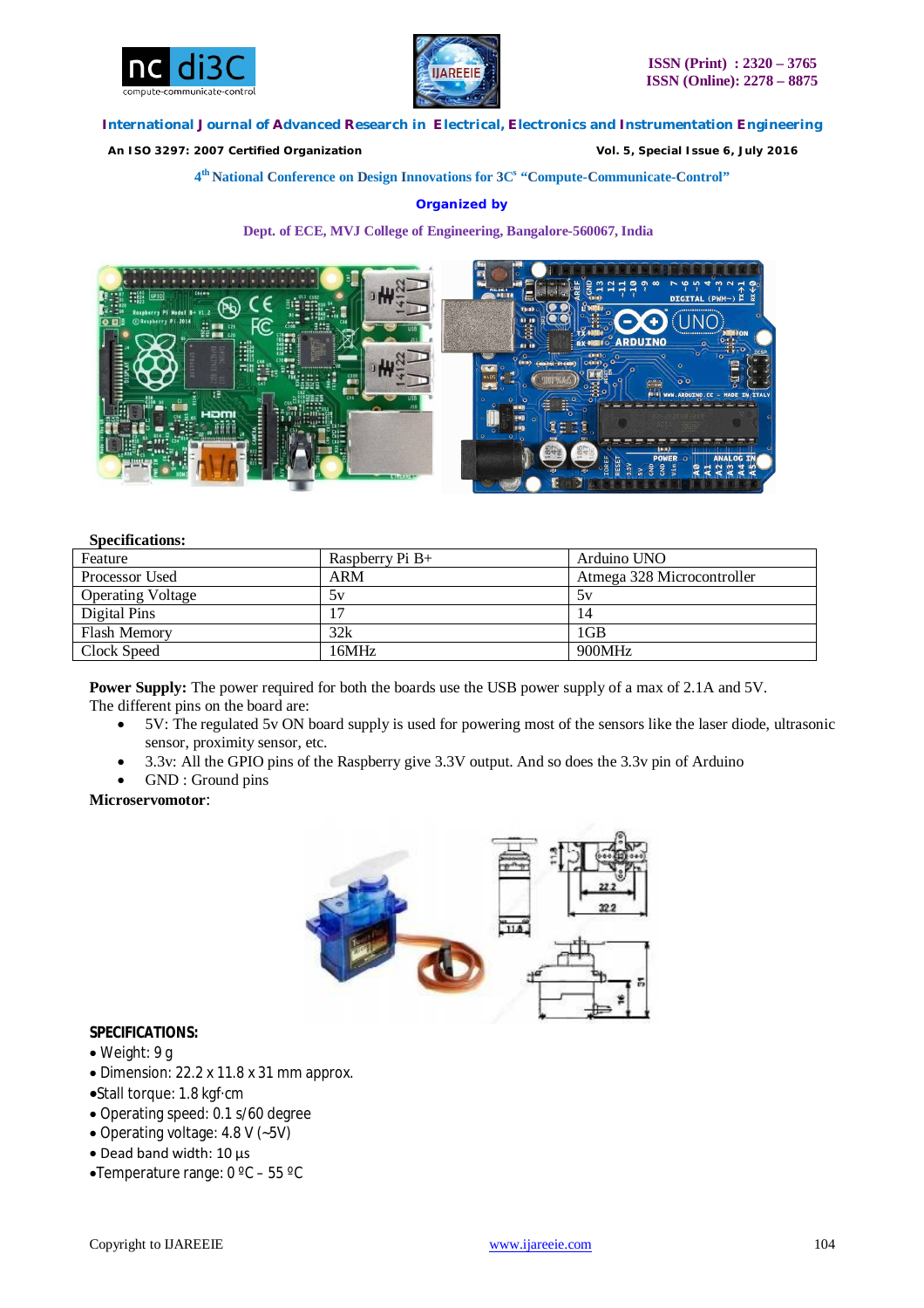



 *An ISO 3297: 2007 Certified Organization Vol. 5, Special Issue 6, July 2016*

**4 th National Conference on Design Innovations for 3C s "Compute-Communicate-Control"** 

**Organized by**

#### **Dept. of ECE, MVJ College of Engineering, Bangalore-560067, India**

Tiny and lightweight with high output power, this tiny servo is perfect for RC airplane, helicopter, quadcopter or robot. This servo has metal gears for added strength and durability. Servo can rotate approximately 180 degrees(90 in each direction) and works just like the standard kinds but smaller. It comes with 3 horns(arms) and hardware.

## **Torque Motors:**



Wiring:





## **Specifications:**

- Weight: 3.8kg
- Holding Torque: 85kgcm
- Motor length: 118mm
- Resistance: 0.87 ohms
- Step angle:  $1.8^{\circ}$
- Insulation: Class B [130°C]

A torque motor is a specialized form of electric motor which can operate indefinitely while stalled, that is, with the rotor blocked from turning, without incurring damage. In this mode of operation, the motor will apply a steady torque to the load (hence the name). Torque motors are normally induction motors of toroidal construction. Their main differences from other similar motors are their wide diameters, to allow for high levels of torque, and their thermal performance, to allow their continuous operation while drawing high current in a stalled state.

## **Waveshare Raspberry Pi Camera:**



#### **Specifications:**

- Night Vision Raspberry Pi camera
- 5 MP 5V5647 Sensor
- Diagonal : 75.7 degrees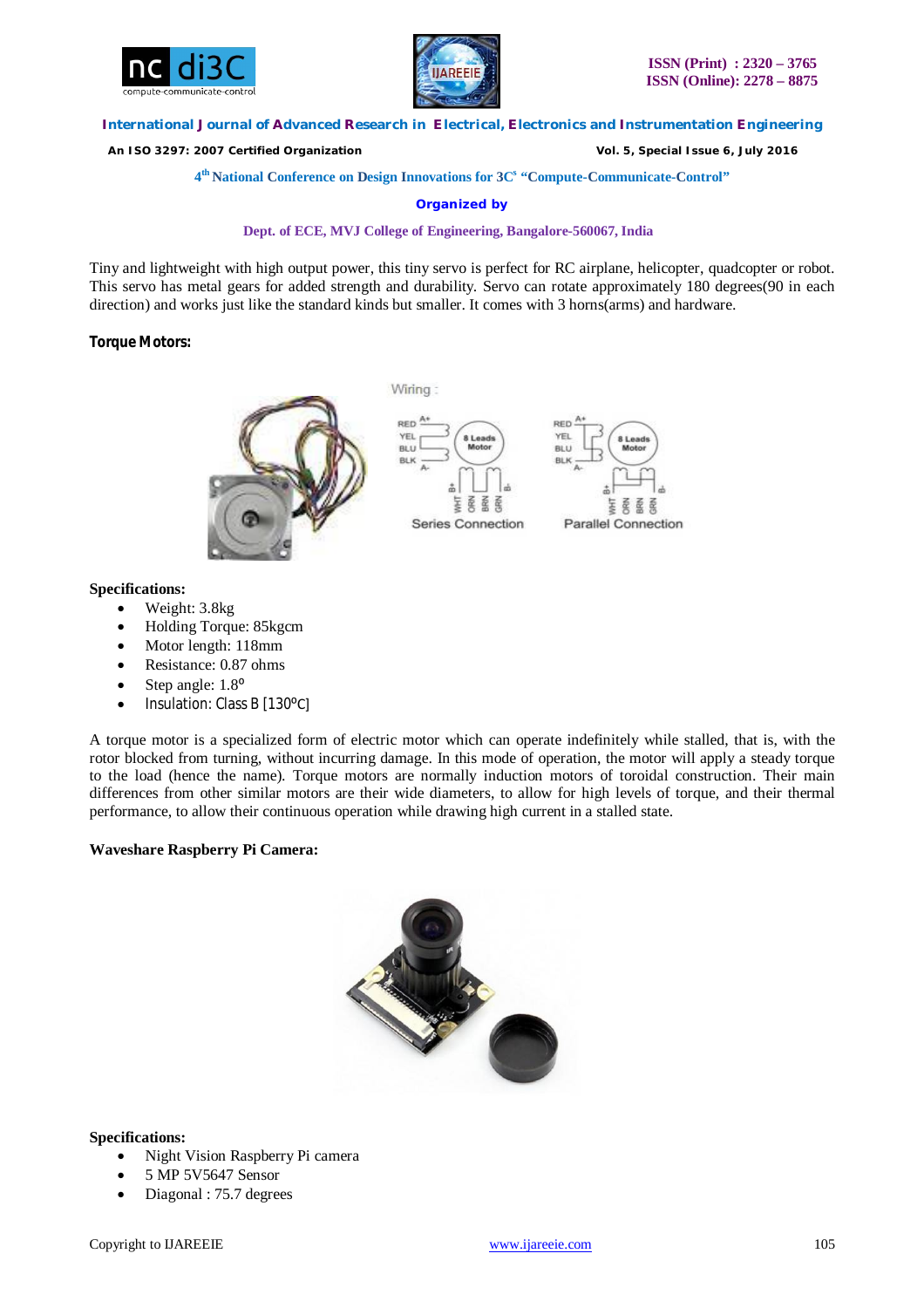



 *An ISO 3297: 2007 Certified Organization Vol. 5, Special Issue 6, July 2016*

#### **4 th National Conference on Design Innovations for 3C s "Compute-Communicate-Control"**

#### **Organized by**

#### **Dept. of ECE, MVJ College of Engineering, Bangalore-560067, India**

- Supports connecting infrared LEDs
- Dimension: 25mm \* 24mm

The CSI bus is capable of extremely high data rates, and it exclusively carries pixel data to the BCM2835 processor. The sensor itself has a native resolution of 5 megapixel, and has a fixed focus lens onboard. The camera is capable of 2592 x 1944 pixel static images, and also supports 1080 p  $\omega$  30 fps, 720 p  $\omega$  60 fps and 640 x480 p 60/90 video recording. The camera is supported in the latest version of Raspbian, the Raspberry Pi's preferred operating system.

#### **DESIGNING OF ROBOTIC LEGS:**

Of the six legs, each legs will contain two servomotors s that are connected by two leg linkages . Each leg section will be machined from 1/4" or 1/2" aluminium plate. The inner and outer leg sections will come in a left and right handed variety while the middle leg section will be the same on both sides. The leg sections will be bolted to the microservomotors using small bolts at the servo mounting flanges and at the servos mounting disk .



#### **Embedded C:**

Embedded C is a set of language extensions for the C Programming language by the C Standards committee to address commonality issues that exist between C extensions for different embedded systems. Historically, embedded C programming requires nonstandard extensions to the C language in order to support exotic features such as fixed-point arithmetic, multiple distinct memory banks, and basic I/O operations. Embedded C usesmostof the syntax and semantics of standard C, e.g., main() function, variable definition, datatype declaration, conditional statements (if, switch, case), loops (while, for), functions, arrays and strings, structures and union, bit operations, macros, etc. The Arduino UNO is programmed using Embedded C.

#### **Python:**

Python is a widely used high level programming language. It supports multiple programming paradigms, including object-oriented, imperative and functional programming or procedural styles. It features a dynamic type system and automatic memory management and has a large and comprehensive standard library. The Raspberry Pi B+ is programmed using Python.

#### **SimpleCV:**

SimpleCV is an interface for Open Source machine vision libraries in Python. It provides a consise, readable interface for cameras, image manipulation, feature extraction, and format conversion. All the image acquisition techniques, namely, Cameras, video files, images, and video streams are all interoperable. The information for image processing can be easily extracted, operated on and manipulated or stored. Also, the manipulations are quicker.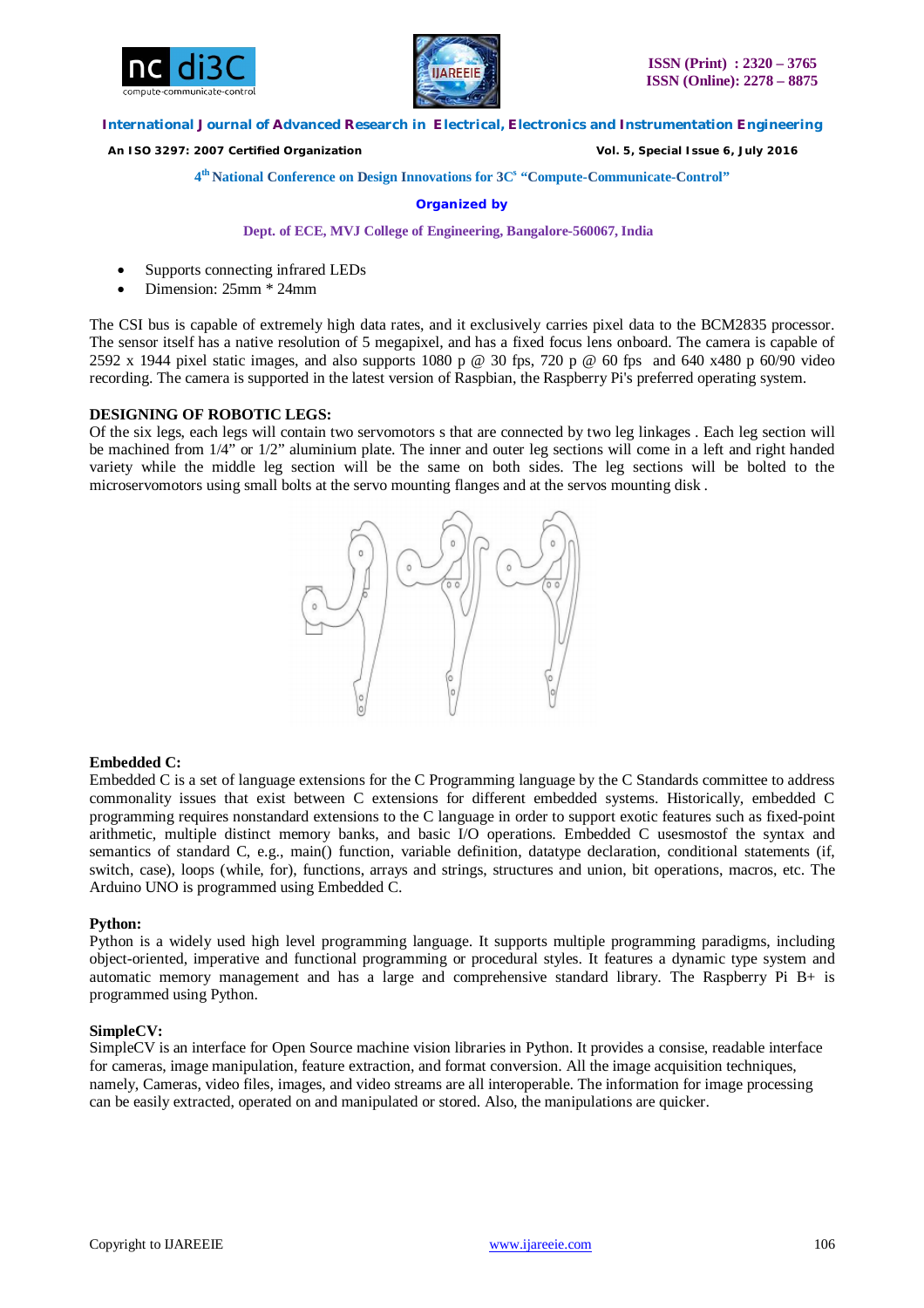



 *An ISO 3297: 2007 Certified Organization Vol. 5, Special Issue 6, July 2016*

**4 th National Conference on Design Innovations for 3C s "Compute-Communicate-Control"** 

**Organized by**

**Dept. of ECE, MVJ College of Engineering, Bangalore-560067, India**

# **IV. RESULT AND DISCUSSION**

The raspberry Pi cam keeps sensing for motion and once it's detected, it sends you an alert email and a text to your mobile phone.

**Motion Detection:** 



#### **Email Alert:**



Muhammad Safwat <safwatchamp@gmail.com> to me  $\overline{\bullet}$ 

There has been trespassing detected at your premises.

6:20 PM (6 minutes ago)  $\frac{1}{2}$  $\blacklozenge$ 

Using a DNS [Domain Name server], we can route the domain name to the IP address of the router to which our Raspberry Pi and Arduino are connected, so that we can get live web streaming of the Waveshare Raspberry Pi Camera connected.